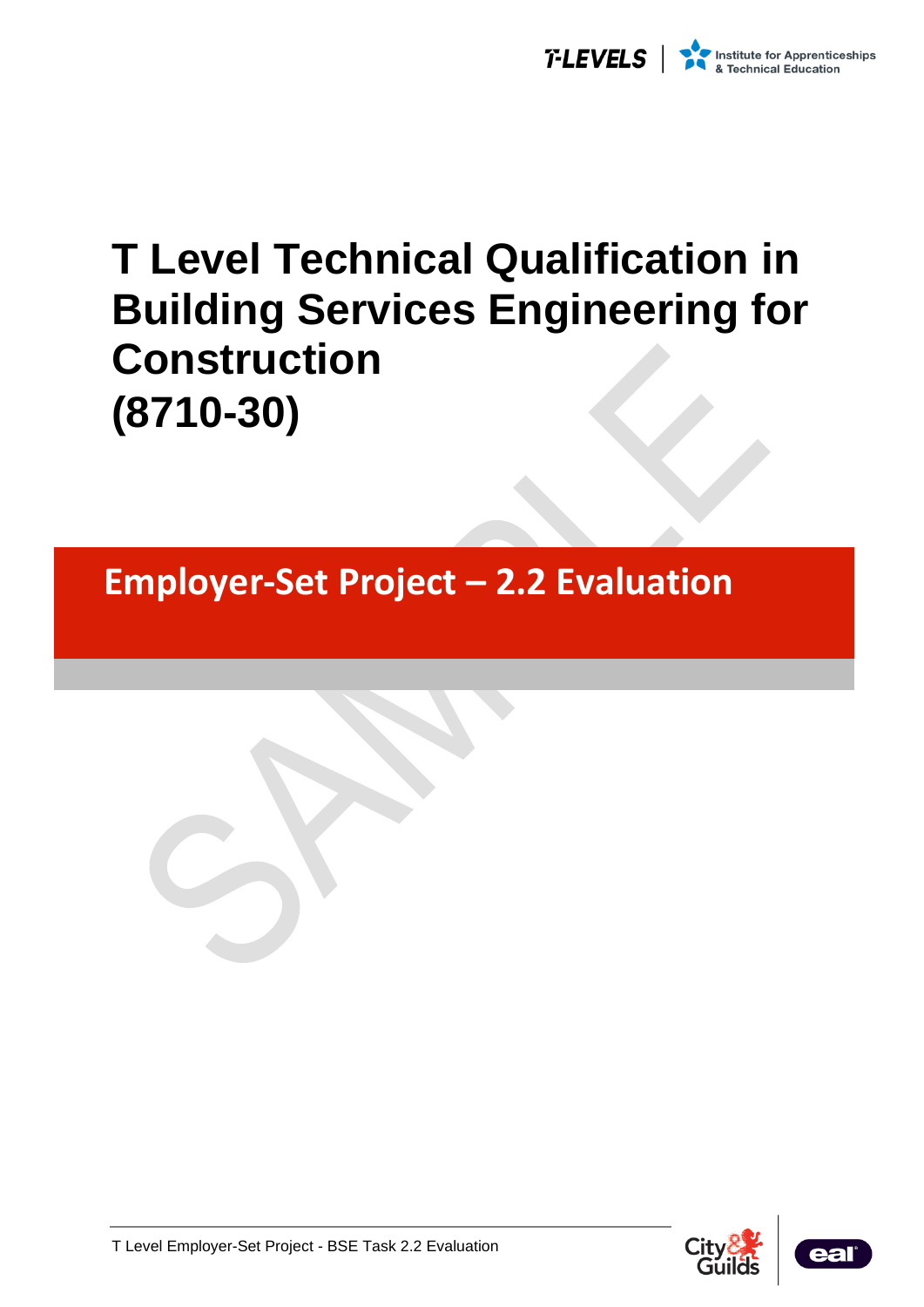## **Task 2.2 – Evaluation**

You have been asked to complete an evaluation of the work you did on the community library development tender and whether the brief was met.

With reference to the previous tasks within the project (task  $1.1$  – research, task  $1.2$  – report, task 1.3 – project plan, and task 1.4 – presentation), write a reflective account detailing:

- How well your completed work met the requirements of the brief
- Which of your task responses you felt was the most successful and why
- What skills and knowledge you have developed or refined when working on this project

The evaluation account should be a minimum of 750 words long.

### **Timing of assessment**

• You will have **one hour** to complete your evaluation account.

#### **Conditions of assessment**

• Your evaluation should be completed working alone under supervised conditions. You will have access to your responses to tasks 1.1, 1.2, 1.3 and 1.4.

#### **What you must submit on completion of this evaluation task**

• Evaluation account (minimum 750 words) – hard copy or file saved securely (e.g. on memory stick to be handed in).

#### **Additional evidence of your performance that will be captured for marking**

 $N/A$ 

#### **Maths, English and digital skills**

• Through completion of this task, you will have the opportunity to generate evidence of your English skills.